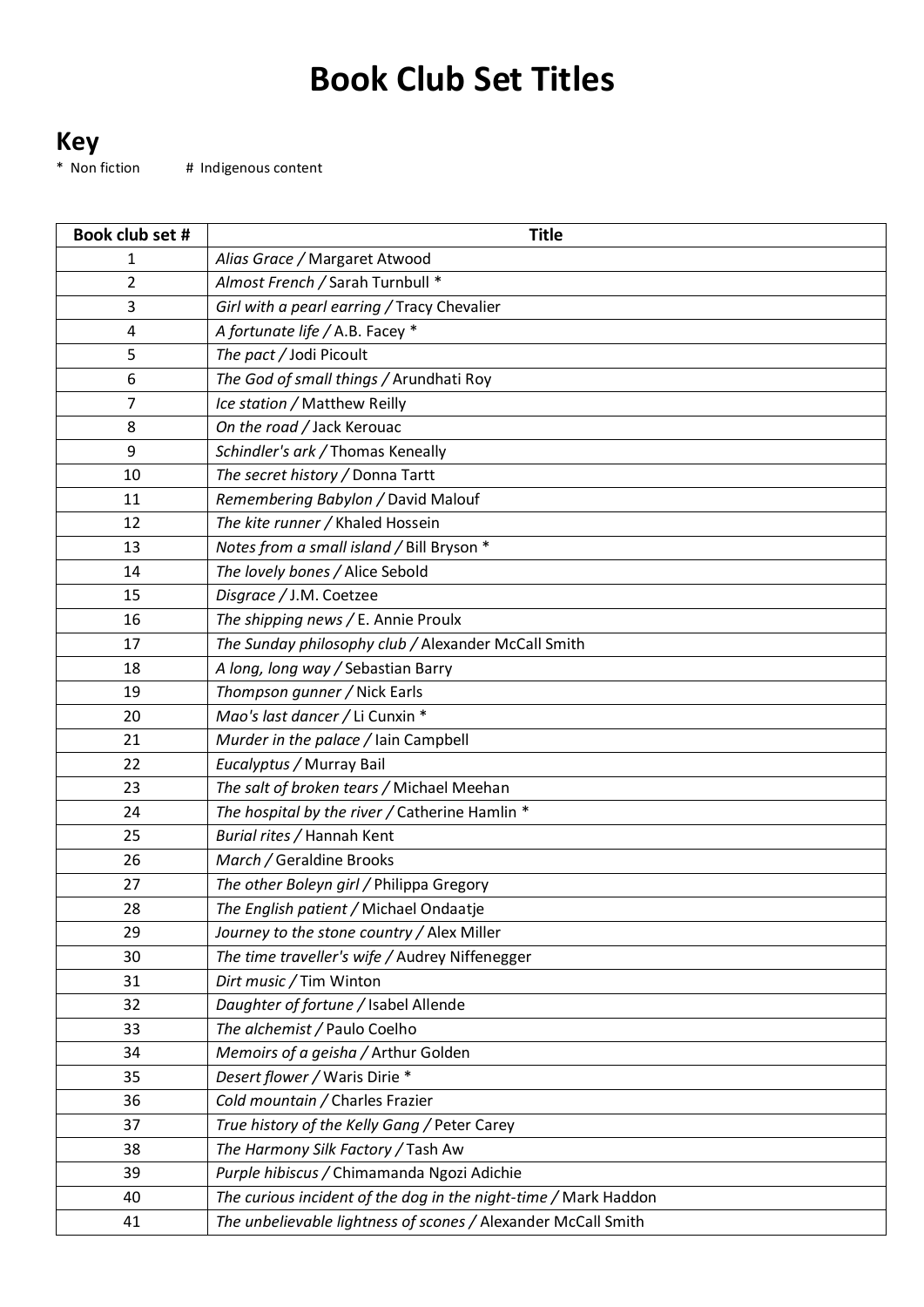| 42       | Five quarters of the orange / Joanne Harris                                             |
|----------|-----------------------------------------------------------------------------------------|
| 43       | Life of Pi / Yann Martel                                                                |
| 44       | To kill a mockingbird / Harper Lee                                                      |
| 45       | Perfume : the story of a murderer / Patrick Suskind                                     |
| 46       | The battlers / Kylie Tennant                                                            |
| 47       | The house of the spirits / Isabel Allende                                               |
| 48       | In cold blood / Truman Capote *                                                         |
| 49       | Affection / Ian Townsend                                                                |
| 50       | Three brilliant careers / Ross Davies *                                                 |
| 51       | The unknown terrorist / Richard Flanagan                                                |
| 52       | Owls do cry / Janet Frame                                                               |
| 53       | Time we have taken / Steven Carroll                                                     |
| 54       | The floating island / Anna Ralph                                                        |
| 55       | Digging to America / Anne Tyler                                                         |
| 56       | Corner of your eye / Kate Lyons                                                         |
| 57       | Rachel's holiday / Marian Keyes                                                         |
| 58       | The inheritance of loss / Kiran Desai                                                   |
| 59       | The book thief / Markus Zusak                                                           |
| 60       | The great fire / Shirley Hazzard                                                        |
| 61       | Water for elephants / Sara Gruen                                                        |
| 62       | Salmon fishing in the Yemen / Paul Torday                                               |
| 63       | Mister Pip / Lloyd Jones                                                                |
| 64       | Birdsong / Sebastian Faulks                                                             |
| 65       | The tenderness of wolves / Stef Penney                                                  |
| 66       | The night ferry / Michael Robotham                                                      |
| 67       | Hit / Tara Moss                                                                         |
| 68       | A long way down / Nick Hornby                                                           |
| 69       | The heaven I swallowed / Rachel Hennessy                                                |
| 70       | Wolf Hall / Hilary Mantel                                                               |
| 71       | Glorious heresies / Lisa McInerney                                                      |
| 72       | The watch tower / Elizabeth Harrower                                                    |
| 73       | East of Eden / John Steinbeck                                                           |
| 74       | The great Gatsby / F. Scott Fitzgerald                                                  |
| 75       | Howards End / E.M. Forster                                                              |
| 76       | Jane Eyre / Charlotte Bronte                                                            |
| 77       | Love in the time of cholera / Gabriel Garcia Marquez                                    |
| 78<br>79 | One flew over the cuckoo's nest / Ken Kesey<br>The picture of Dorian Gray / Oscar Wilde |
| 80       | Pride and prejudice / Jane Austen                                                       |
| 81       | The shiralee / D'Arcy Niland                                                            |
| 82       | The bone clocks / David Mitchell                                                        |
| 83       | Things fall apart / Chinua Achebe                                                       |
| 84       | To the lighthouse / Virginia Woolf                                                      |
| 85       | Women in love / D.H. Lawrence                                                           |
| 86       | Wuthering Heights / Emily Bronte                                                        |
| 87       | Good morning, Mr Sarra / Chris Sarra * #                                                |
| 88       | Double homicide / Jonathan & Faye Kellerman                                             |
| 89       | Life or death / Michael Robotham                                                        |
| 90       | Withdrawn                                                                               |
|          |                                                                                         |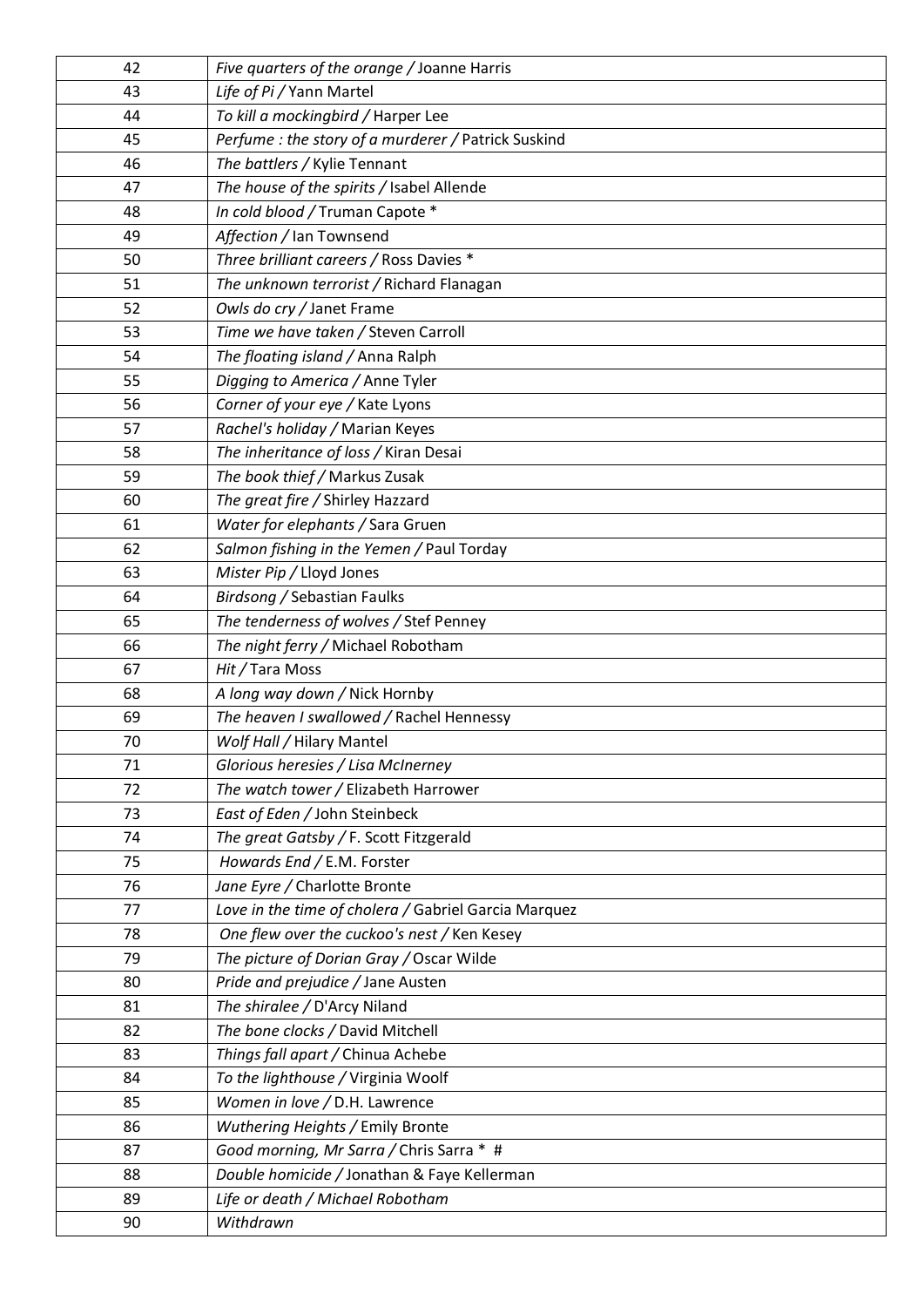| 91  | North Water / Ian McGuire                              |
|-----|--------------------------------------------------------|
| 92  | Blood & beauty / Sarah Dunant                          |
| 93  | Kitchen privileges : a memoir / Mary Higgins Clark *   |
| 94  | Prodigal summer / Barbara Kingsolver                   |
| 95  | My island homicide / Catherine Titasey #               |
| 96  | The lives of others / Neel Mukherjee                   |
| 97  | All the light we cannot see / Anthony Doerr            |
| 98  | The long green shore / John Hepworth                   |
| 99  | Breakfast at Tiffany's / Truman Capote                 |
| 100 | The chimney sweeper's boy / Barbara Vine               |
| 101 | Reckoning : a memoir / Magda Szubanski *               |
| 102 | Tree palace / Craig Sherborne                          |
| 103 | Of mice and men / John Steinbeck                       |
| 104 | Rabbit, run / John Updike                              |
| 105 | South : the endurance expedition / Ernest Shackleton * |
| 106 | A year in Provence / Peter Mayle *                     |
| 107 | The consolations of philosophy / Alain De Botton *     |
| 108 | The well / Elizabeth Jolley                            |
| 109 | Unpolished gem / Alice Pung *                          |
| 110 | Boycott / Lisa Forrest *                               |
| 111 | If this is a man : and, The truce / Primo Levy *       |
| 112 | Child 44 / Tom Rob Smith                               |
| 113 | The golden age / Joan London                           |
| 114 | The brutal art / Jesse Kellerman                       |
| 115 | Monkey grip / Helen Garner                             |
| 116 | Just me / Sheila Hancock *                             |
| 117 | The reader / Bernhard Schlink                          |
| 118 | The winter vault / Anne Michaels                       |
| 119 | Sea of poppies / Amitav Ghosh                          |
| 120 | The white tiger / Aravind Adiga                        |
| 121 | The zookeeper's war / Steven Conte                     |
| 122 | Revolutionary road / Richard Yates                     |
| 123 | Norwegian wood / Haruki Murakami                       |
| 124 | The highest tide / Jim Lynch                           |
| 125 | Old filth / Jane Gardam                                |
| 126 | Skin and Bone / Kathryn Fox                            |
| 127 | Trip of a lifetime / Liz Byrski                        |
| 128 | The household guide to dying / Debra Adelaide          |
| 129 | Addition / Toni Jordan                                 |
| 130 | Those Faraday girls / Monica McInerney                 |
| 131 | The Murray Whelan trilogy / Shane Maloney              |
| 132 | The forgotten garden / Kate Morton                     |
| 133 | The reinvention of Ivy Brown / Roberta Taylor          |
| 134 | Floodtide / Judy Nunn                                  |
| 135 | The china garden / Kristina Olsson                     |
| 136 | Jasper Jones : a novel / Craig Silvey                  |
| 137 | One life, my mother's story / Kate Grenville *         |
| 138 | Dog boy / Eva Hornung                                  |
| 139 | When the night comes / Favel Parrett                   |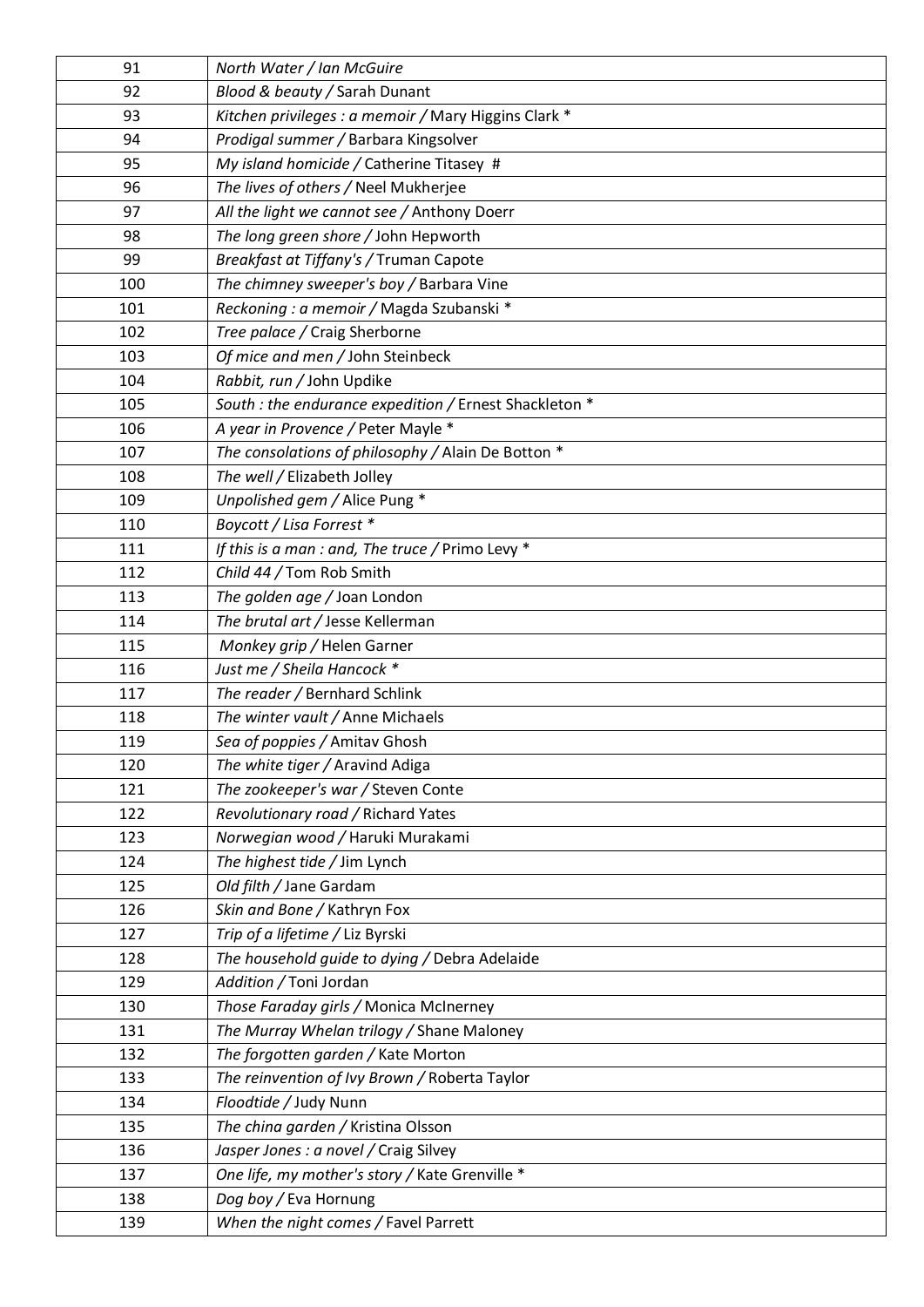| 140        | Truestory of Butterfish / Nick Earls                                                      |
|------------|-------------------------------------------------------------------------------------------|
| 141        | Breath / Tim Winton                                                                       |
| 142        | Frozen circle / Peter Watt                                                                |
| 143        | Family law / Benjamin Law *                                                               |
| 144        | Brisbane / Matthew Condon *                                                               |
| 145        | Carpentaria / Alexis Wright #                                                             |
| 146        | The casuals / Sally Breen                                                                 |
| 147        | White earth / Andrew McGahan                                                              |
| 148        | When colts ran / Roger McDonald                                                           |
| 149        | Legacy / Kirsten Tranter                                                                  |
| 150        | Legacy / Tamara McKinley                                                                  |
| 151        | Cockatoo: my life in Cape York / stories and art by Roy McIvor * #                        |
| 152        | Who am I? The diary of Mary Talence, Sydney, 1937 / Anita Heiss * #                       |
| 153        | Ronnie: Tasmanian Songman / Ronnie Summers with Helen Gee * #                             |
| 154        | Closer to Stone / Simon Cleary #                                                          |
| 155        | The Ottoman Motel / Christopher Currie                                                    |
| 156        | One city / Alexander McCall-Smith, Ian Rankin, Irvine Welsh with an introduction by J. K. |
|            | Rowling                                                                                   |
| 157        | Blood and bone / Daniel Davis Wood                                                        |
| 158        | The brightest star in the sky / Marian Keyes                                              |
| 159        | Johnno / David Malouf                                                                     |
| 160        | Absolution Creek / Nicole Alexander                                                       |
| 161        | The fine colour of rust / P.A. O'Reilly                                                   |
| 162        | Foal's bread / Gillian Mears                                                              |
| 163        | The happiest refugee / Anh Do *                                                           |
| 164        | The heather blazing / Colm Toibin                                                         |
| 165        | The idea of home / John Hughes *                                                          |
| 166        | The last thread / Michael Sala                                                            |
| 167        | Listening to country / Ros Moriarty *                                                     |
| 168        | Past the shallows / Favel Parrett #                                                       |
| 169        | The ruins of us / Keija Parssinen                                                         |
| 170        | The sense of an ending / Julian Barnes                                                    |
| 171        | Smoke and mirrors / Kel Robertson                                                         |
| 172        | Waiting for sunrise / William Boyd                                                        |
| 173        | Wanting / Richard Flanagan                                                                |
| 174        | Well done those men / Barry Heard * #                                                     |
| 175<br>176 | Time's long ruin / Stephen Orr<br>The cartographer / Peter Twohig                         |
| 177        | All that I am / Anna Funder                                                               |
| 178        | Withdrawn                                                                                 |
| 179        | Cloud atlas / David Mitchell                                                              |
| 180        |                                                                                           |
| 181        | Every secret thing / Marie Munkara #<br>Fiveways / Ian Commins #                          |
| 182        | Omega Park / Amy Barker                                                                   |
|            |                                                                                           |
| 183<br>184 | Wings of fear / Helene Young<br>The illuminations / Andrew O'Hagan                        |
|            |                                                                                           |
| 185<br>186 | Maralinga / Judy Nunn                                                                     |
|            | To ride the wind / Peter Watt                                                             |
| 187        | Nice work / Jana Wendt *                                                                  |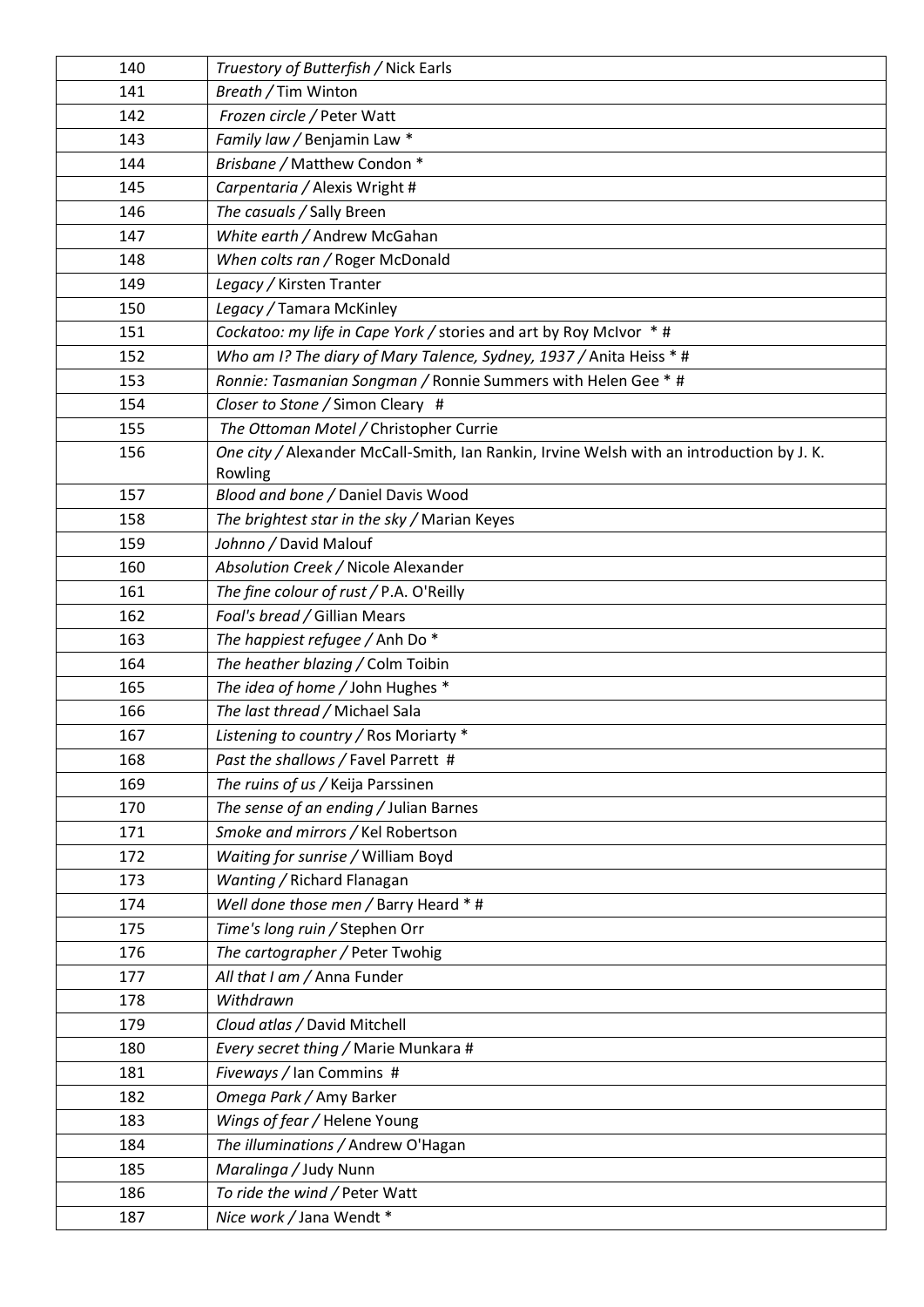| 188 | House on the hill / Estelle Pinney                   |
|-----|------------------------------------------------------|
| 189 | Beneath the darkening sky / Majok Tulba              |
| 190 | The blind man's garden / Nadeem Aslam                |
| 191 | Chasing the light / Jesse Blackadder                 |
| 192 | The language of flowers / Vanessa Diffenbaugh        |
| 193 | The light between oceans / M.L. Stedman              |
| 194 | The oldest song in the world / Sue Woolfe #          |
| 195 | The Rosie project / Graeme Simsion                   |
| 196 | A history of silence / Lloyd Jones *                 |
| 197 | Questions of travel / Michelle De Kretser            |
| 198 | The beloved / Anna Faulkner                          |
| 199 | The sundowners / Jon Cleary                          |
| 200 | My brother Jack / George Johnston                    |
| 201 | Coonardoo / Katherine Susannah Prichard #            |
| 202 | The chant of Jimmy Blacksmith / Thomas Keneally #    |
| 203 | The cattle king / Ion L. Idriess                     |
| 204 | The mind of a thief / Patti Miller                   |
| 205 | The kitchen house / Kathleen Grissom                 |
| 206 | Girl of shadows / Deborah Challinor                  |
| 207 | The search for Anne Perry / Joanne Drayton *         |
| 208 | The ballad of Les Darcy / Peter FitzSimons *         |
| 209 | The dogs of Littlefield / Suzanne Berne              |
| 210 | An accidental soldier / John Charalambous            |
| 211 | Ugly : my memoir / Robert Hoge *                     |
| 212 | Ghost moth / Michele Forbes                          |
| 213 | Tiddas / Anita Heiss #                               |
| 214 | The invention of wings / Sue Monk Kidd               |
| 215 | The lives of Stella Bain / Anita Shreve              |
| 216 | The lost child / Suzanne McCourt                     |
| 217 | Night games / Anna Krien                             |
| 218 | The pure gold baby / Margaret Drabble                |
| 219 | Me and Mr Booker / Cory Taylor                       |
| 220 | The night guest / Fiona McFarlane                    |
| 221 | The narrow road to the deep north / Richard Flanagan |
| 222 | Truth / Peter Temple                                 |
| 223 | The visitors / Sally Beauman                         |
| 224 | The birdwatcher / William McInnes                    |
| 225 | The undertaking / Audrey Magee                       |
| 226 | All the birds, singing / Evie Wyld                   |
| 227 | The swan book / Alexis Wright #                      |
| 228 | Life after life / Kate Atkinson                      |
| 229 | The valley of amazement / Amy Tan                    |
| 230 | The lie / Helen Dunmore                              |
| 231 | Still life with breadcrumbs / Anna Quindlen          |
| 232 | The lost child of Philomena Lee / Martin Sixsmith *  |
| 233 | The secret keeper / Kate Morton                      |
| 234 | Twelve years a slave / Solomon Northup *             |
| 235 | Boy, lost / Kristina Olsson *                        |
| 236 | Big brother / Lionel Shriver                         |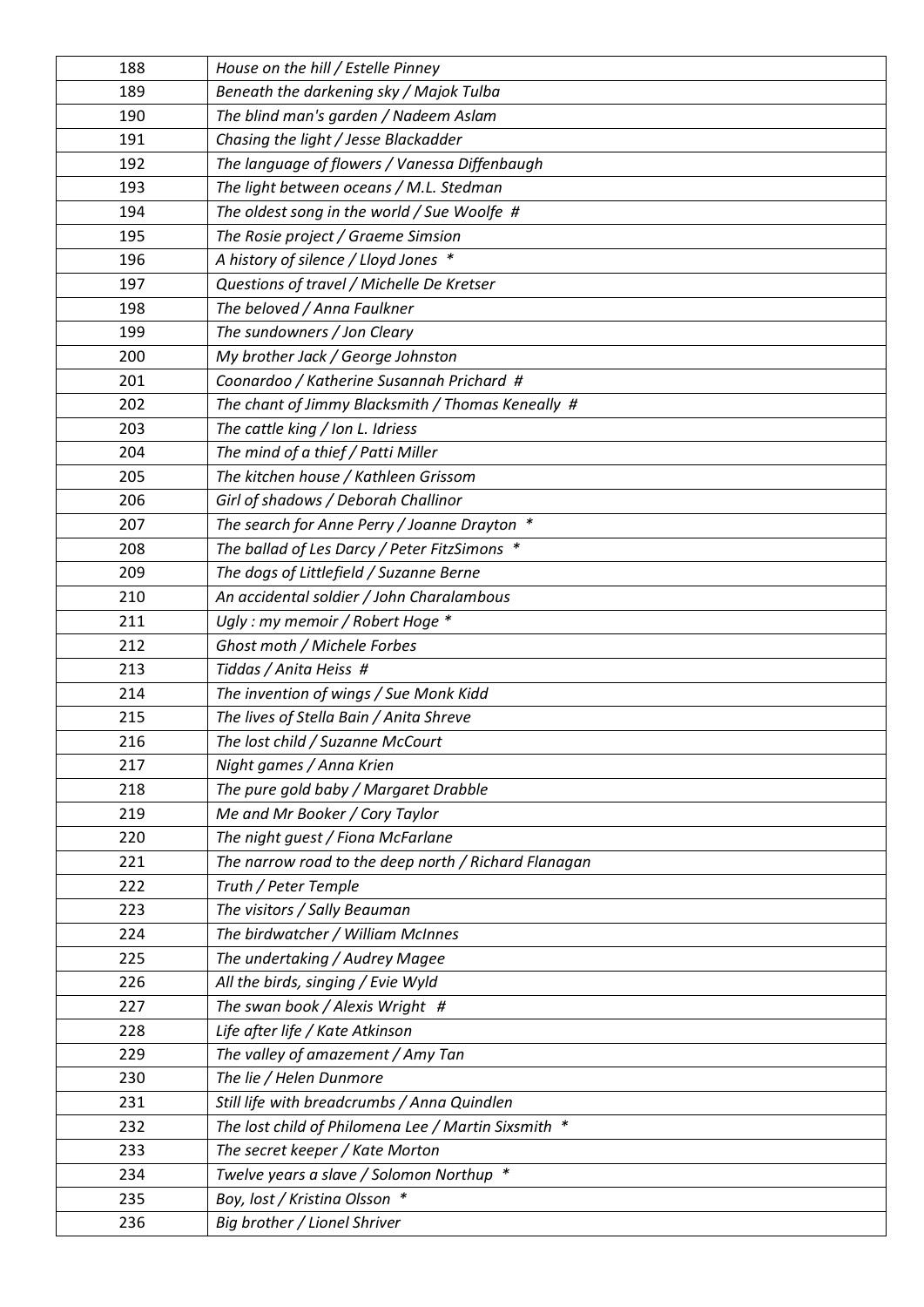| 237 | Cicada / Moira McKinnon                                                                                  |
|-----|----------------------------------------------------------------------------------------------------------|
| 238 | In my father's shadow / Chris Welles Feder *                                                             |
| 239 | The counsellor / Cormac McCarthy *                                                                       |
| 240 | In falling snow / Mary-Rose MacColl                                                                      |
| 241 | The yellow birds / Kevin Powers                                                                          |
| 242 | The burial / Courtney Collins                                                                            |
| 243 | Coal Creek / Alex Miller                                                                                 |
| 244 | Home / Toni Morrison                                                                                     |
| 245 | The Yalda Crossing / Noel Beddoe #                                                                       |
| 246 | The bear / Claire Cameron                                                                                |
| 247 | The railwayman's wife / Ashley Hay                                                                       |
| 248 | In my mother's hands / Biff Ward #                                                                       |
| 249 | The strays / Emily Bitto                                                                                 |
| 250 | After darkness / Christine Piper                                                                         |
| 251 | Foreign soil / Maxine Beneba Clarke                                                                      |
| 252 | Nest / Inga Simpson                                                                                      |
| 253 | The silver moon / Bryce Courtenay                                                                        |
| 254 | In certain circles / Elizabeth Harrower                                                                  |
| 255 | Ryders Ridge / Charlotte Nash                                                                            |
| 256 | The eye of the sheep / Sofie Laguna                                                                      |
| 257 | Big little lies / Liane Moriarty                                                                         |
| 258 | Golden boys / Sonya Hartnett                                                                             |
| 259 | South of darkness / John Marsden                                                                         |
| 260 | Nora Webster / Colm Toibin                                                                               |
| 261 | Heat and light / Ellen Van Neerven #                                                                     |
| 262 | A God in ruins / Kate Atkinson                                                                           |
| 263 | A world of other people / Steven Carroll                                                                 |
| 264 | Le Chateau / Sarah Ridout                                                                                |
| 265 | Not just black and white: a conversation between a mother and daughter / Lesley and Tammy<br>Williams #* |
| 266 | Any ordinary day / Leigh Sales                                                                           |
| 267 | The Ruin / Dervla McTiernan                                                                              |
| 268 | Force of nature / Jane Harper                                                                            |
| 269 | Half wild / Pip Smith                                                                                    |
| 270 | Terra nullius / Claire G. Coleman #                                                                      |
| 271 | Manhattan Beach / Jennifer Egan                                                                          |
| 272 | Anything is possible / Elizabeth Strout                                                                  |
| 273 | Shepherd's hut / Tim Winton                                                                              |
| 274 | My family and other animals / Gerald Durrell *                                                           |
| 275 | An isolated incident / Emily Maguire                                                                     |
| 276 | Eleanor Oliphant is completely fine / Gail Honeyman                                                      |
| 277 | Picnic at Hanging Rock / Joan Lindsay                                                                    |
| 278 | Shantaram / Gregory David Roberts                                                                        |
| 279 | Daughter of the Territory / Jacqueline Hammar *                                                          |
| 280 | Handmaid's Tale / Margaret Atwood                                                                        |
| 281 | Bill the bastard / Roland Perry *                                                                        |
| 282 | The Amazing Mrs Livesey / Freda Marnie Nicholls *                                                        |
| 283 | The arsonist / Chloe Hooper *                                                                            |
| 284 | Boy swallows universe / Trent Dalton                                                                     |